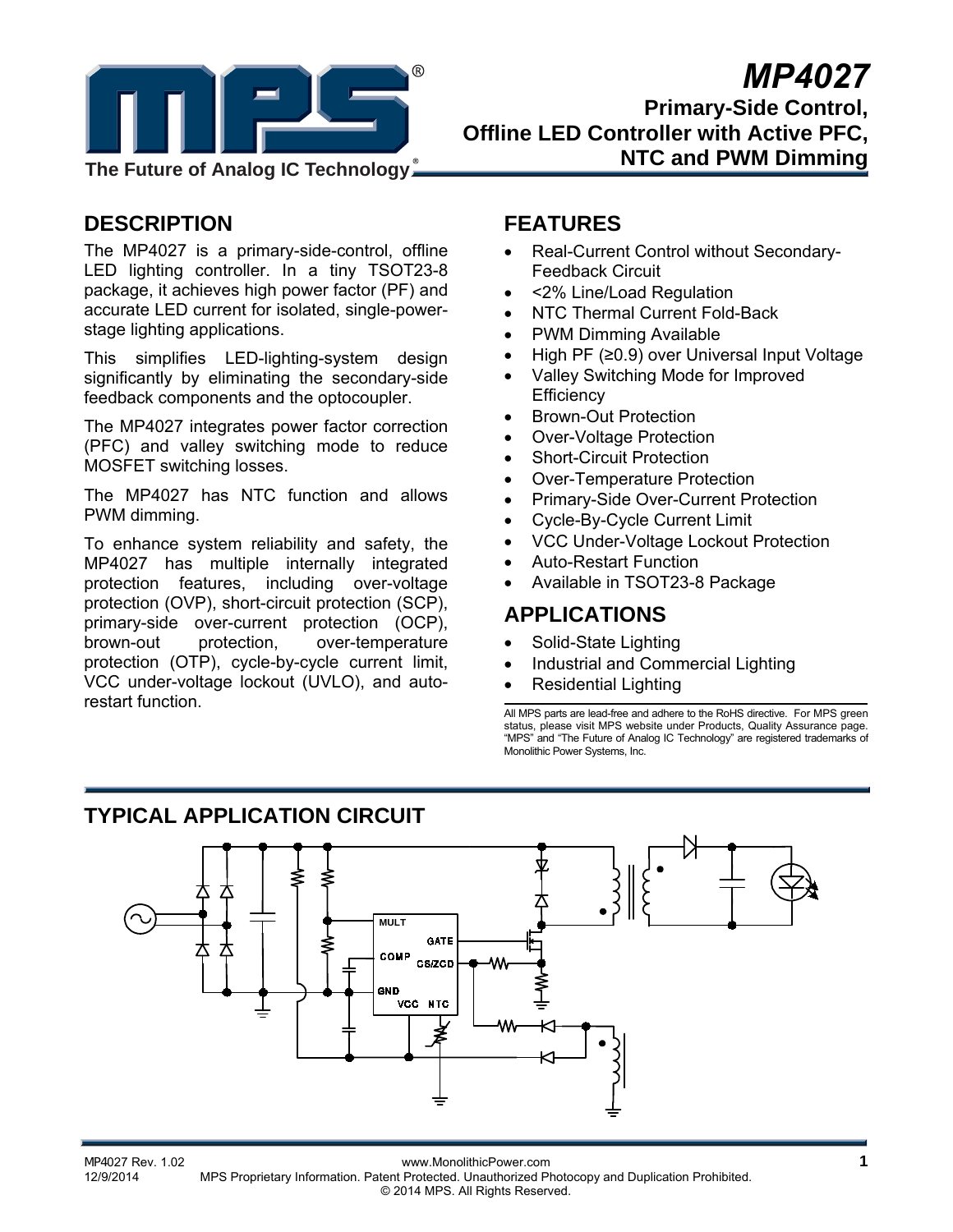

### **ORDERING INFORMATION**

| <b>Part Number</b> | <b>Package</b> | <b>Top Marking</b> |
|--------------------|----------------|--------------------|
| MP4027GJ*          | TSOT23-8       | See Below          |

\* For Tape & Reel, add suffix –Z (e.g. MP4027GJ–Z)

# **TOP MARKING**

# | AHKY

AHK: product code of MP4027GJ; Y: year code.

# **PACKAGE REFERENCE**

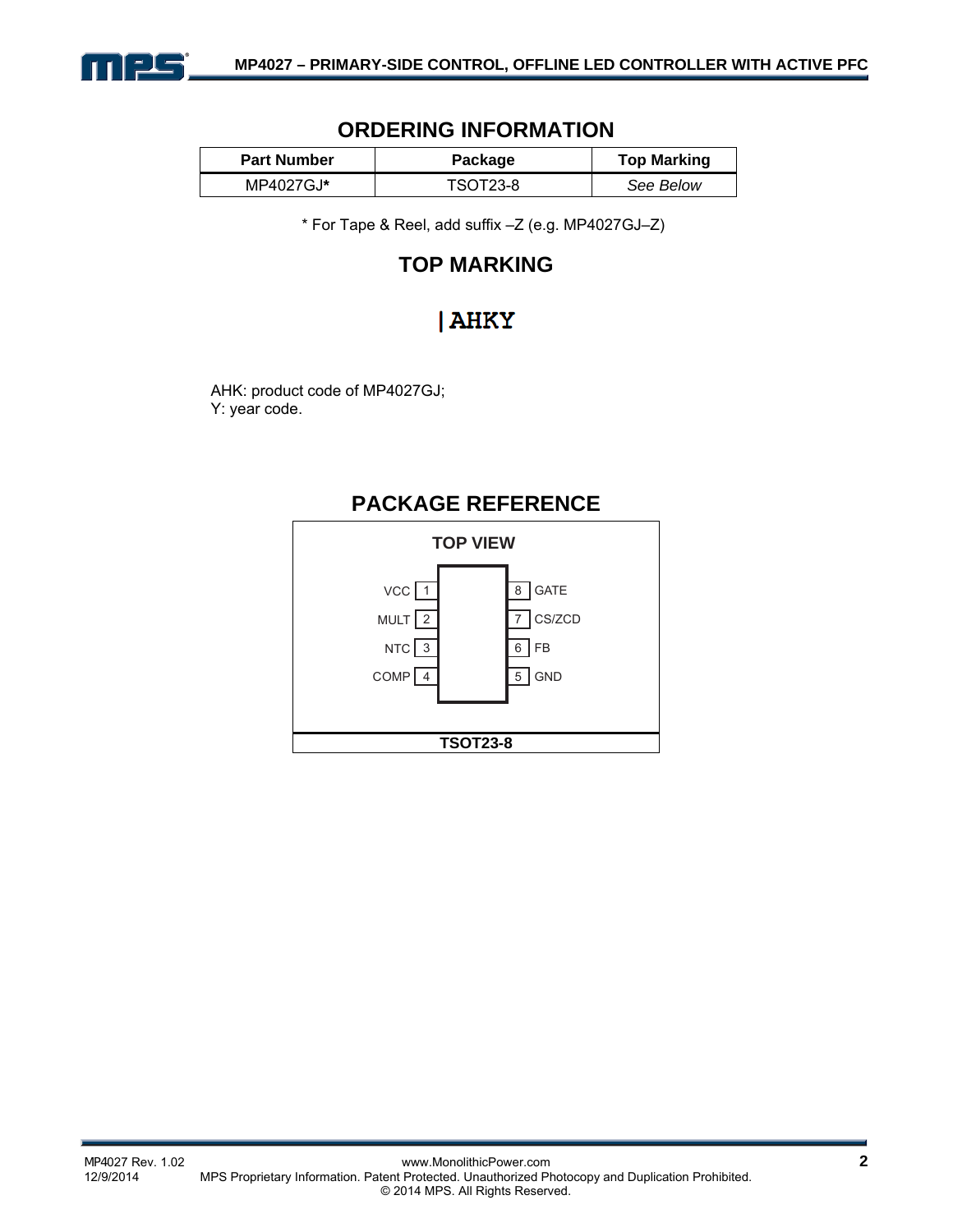

### **ABSOLUTE MAXIMUM RATINGS (1)**

| GATE Drive Voltage -0.3V to +17V                          |  |
|-----------------------------------------------------------|--|
|                                                           |  |
| Other Analog Inputs and Outputs -0.3V to 6.5V             |  |
| Max. GATE Source Current 0.8A                             |  |
|                                                           |  |
| Continuous Power Dissipation $(T_A = +25^{\circ}C)^{(2)}$ |  |
|                                                           |  |
| Junction Temperature  -40°C to +150°C                     |  |
|                                                           |  |
| Storage Temperature -65°C to +150°C                       |  |

# *Recommended Operating Conditions* **(3)**

```
Supply Voltage VCC .........................12V to 28V 
Operating Junction Temp. (T_J). -40°C to +125°C
```
# *Thermal Resistance* **(4)** *θJA θJC*

TSOT23-8…………………

#### **Notes:**

- 1) Exceeding these ratings may damage the device.
- 2) The maximum allowable power dissipation is a function of the maximum junction temperature  $T_J(MAX)$ , the junction-toambient thermal resistance  $\theta_{JA}$ , and the ambient temperature TA. The maximum allowable continuous power dissipation at any ambient temperature is calculated by  $P_D(MAX) = (T_J(MAX) - T_{J_J}N$ TA)/θJA. Exceeding the maximum allowable power dissipation will cause excessive die temperature, and the regulator will go into thermal shutdown. Internal thermal shutdown circuitry protects the device from permanent damage.
- 3) The device is not guaranteed to function outside of its operating conditions.
- 4) Measured on JESD51-7, 4-layer PCB.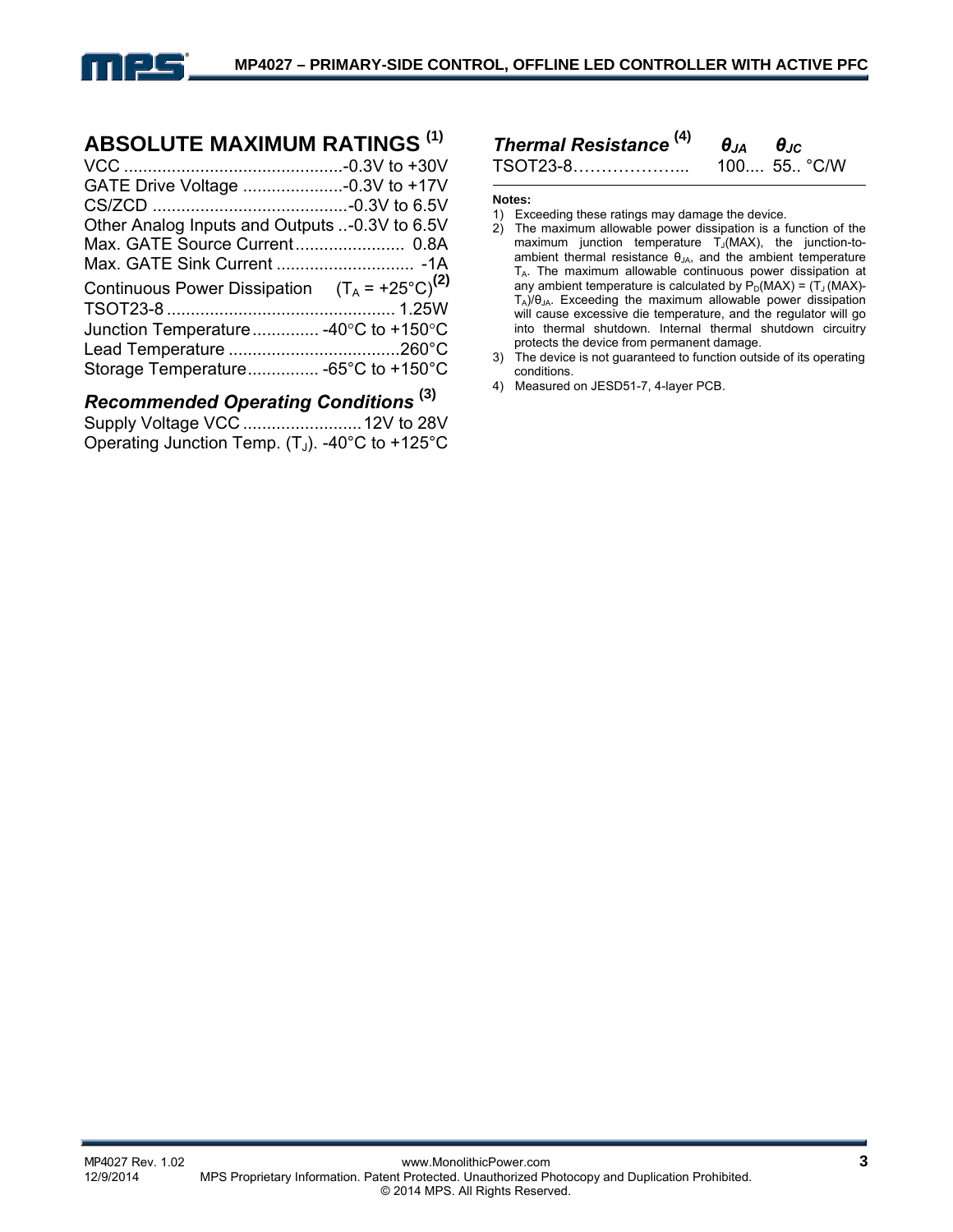

# **ELECTRICAL CHARACTERISTICS**

Typical values are at VCC =  $20V$ ,  $T_J$  =  $+25^{\circ}$ C, unless otherwise noted.

Minimum and maximum values are at VCC = 20V,  $T_J$  = -40°C to +125°C, unless otherwise noted, **guaranteed by characterization.** 

| <b>Parameter</b>                                  | <b>Symbol</b>                        | <b>Condition</b>                  | Min         | <b>Typ</b>     | <b>Max</b>   | <b>Units</b> |
|---------------------------------------------------|--------------------------------------|-----------------------------------|-------------|----------------|--------------|--------------|
| <b>Supply Voltage</b>                             |                                      |                                   |             |                |              |              |
| <b>Operating Range</b>                            | <b>VCC</b>                           | After turn on                     | 12          |                | 28           | $\vee$       |
| Turn-On Threshold                                 | VCC <sub>ON</sub><br>VCC rising edge |                                   | 23.0        | 25.5           | 28.0         | $\vee$       |
| <b>Turn-Off Threshold</b>                         | VCC <sub>OFF</sub>                   | VCC falling edge                  | 8.4         | 9.5            | 11.0         | $\vee$       |
| <b>Hysteretic Voltage</b>                         | <b>VCC<sub>HYS</sub></b>             |                                   | 14.2        | 15.7           | 17.3         | $\vee$       |
| <b>Supply Current</b>                             |                                      |                                   |             |                |              |              |
| Start-Up Current                                  | <b>I</b> STARTUP                     | $VCC = VCCON -1V$                 |             | 20             | 50           | μA           |
| Quiescent Current                                 | $I_{\mathsf{Q}}$                     | No switching                      |             | 0.6            | 0.82         | mA           |
| <b>Operating Current Under Fault</b><br>Condition |                                      | No switching                      |             | $\overline{2}$ |              | mA           |
| <b>Operating Current</b>                          | $I_{\rm CC}$                         | $f_s = 70$ kHz, $C_{GATE} = 1$ nF |             | $\overline{2}$ | 3            | mA           |
| <b>Multiplier</b>                                 |                                      |                                   |             |                |              |              |
| <b>Linear Operation Range</b>                     | <b>VMULT</b>                         |                                   | $\mathbf 0$ |                | 3            | $\vee$       |
| Gain                                              | $K^{(5)}$                            |                                   |             | 1.3            |              | 1/N          |
| <b>Brown-Out Protection Threshold</b>             |                                      |                                   | 280         | 298            | 316          | mV           |
| <b>Brown-Out Detection Time</b>                   |                                      |                                   | 25          | 42             | 60           | ms           |
| <b>Brown-Out Protection Hysteretic</b><br>Voltage |                                      |                                   | 90          | 100            | 110          | mV           |
| <b>NTC</b>                                        |                                      |                                   |             |                |              |              |
| <b>High-Threshold Voltage</b>                     | $V_{H\_NTC}$                         |                                   | 1.17        | 1.23           | 1.29         | $\vee$       |
| Low-Threshold Voltage                             | $V_{L\_NTC}$                         |                                   | 0.67        | 0.77           | 0.87         | $\vee$       |
| <b>Shutdown Threshold</b>                         | $V_{SD\_NTC}$                        |                                   | 0.355       | 0.39           | 0.425        | $\vee$       |
| Shutdown-Voltage Hysteretic                       |                                      |                                   | 85          | 100            | 115          | mV           |
| <b>Pull-Up Current Source</b>                     | I <sub>PULL_UP</sub>                 |                                   | 44          | 54             | 64           | μA           |
| Leakage Current                                   | LEAKAGE                              |                                   |             |                | $\mathbf{1}$ | μA           |
| <b>Error Amplifier</b>                            |                                      |                                   |             |                |              |              |
| Reference Voltage                                 | $V_{REF}$                            |                                   | 0.401       | 0.413          | 0.425        | V            |
| Transconductance <sup>(6)</sup>                   | $\mathbf{G}_{\mathsf{EA}}$           |                                   |             | 125            |              | µA/V         |
| <b>Upper Clamp Voltage</b>                        | $V_{COMP\_H}$                        |                                   | 4.5         | 4.75           | 5.1          | $\vee$       |
| Lower Clamp Voltage                               | $V_{COMP\_L}$                        |                                   | 1.42        | 1.5            | 1.58         | $\vee$       |
| Max. Source Current <sup>(6)</sup>                | COMP_SOURCE                          |                                   |             | 50             |              | μA           |
| Max. Sink Current <sup>(6)</sup>                  | COMP_SINK                            |                                   |             | $-200$         |              | μA           |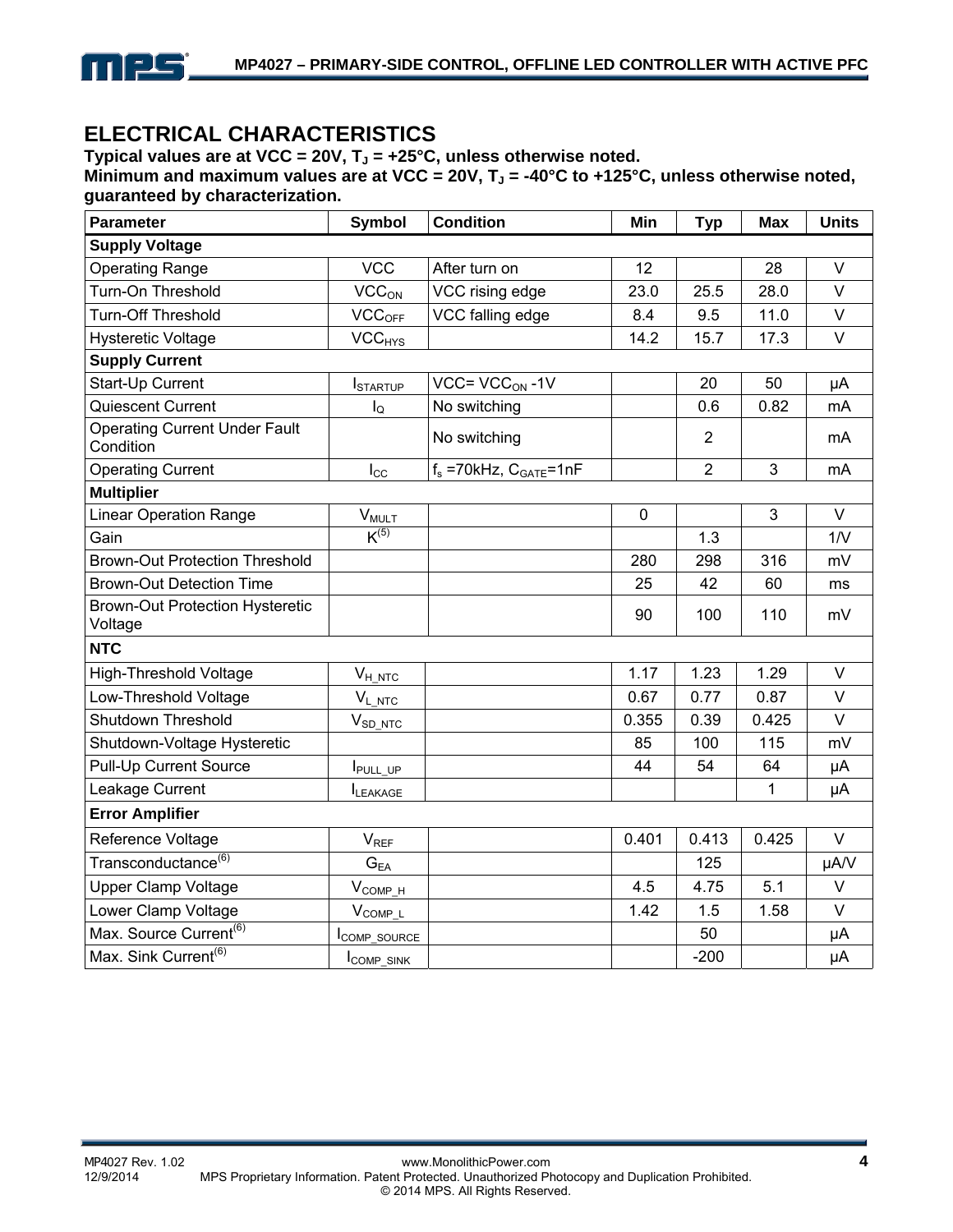

## **ELECTRICAL CHARACTERISTICS** *(continued)*

Typical values are at VCC = 20V,  $T_J$  = +25°C, unless otherwise noted.

Minimum and maximum values are at VCC = 20V, T<sub>J</sub> = -40°C to +125°C, unless otherwise noted, **guaranteed by characterization.** 

| Parameter                                                        | <b>Symbol</b><br><b>Condition</b> |                                               | Min            | <b>Typ</b> | <b>Max</b> | <b>Units</b> |
|------------------------------------------------------------------|-----------------------------------|-----------------------------------------------|----------------|------------|------------|--------------|
| <b>Current Sense Comparator and Zero Current Detector</b>        |                                   |                                               |                |            |            |              |
| <b>CS/ZCD Bias Current</b>                                       | <b>BIAS CS/ZCD</b>                |                                               |                |            | 500        | nA           |
| Leading-Edge-Blanking Time                                       | $t_{LEB}$ $cs$                    |                                               | 290            | 400        | 650        | ns           |
| Current-Sense Clamp Voltage                                      | $V_{CS\_CLAMP}$                   |                                               | 1.9            | 2.0        | 2.1        | V            |
| Over-Current Protection,<br>Leading-Edge-Blanking Time           | $t_{LEB}$ cs ocp                  |                                               | 190            | 280        | 480        | ns           |
| <b>Over-Current Protection</b><br>Threshold                      | $V_{CS\_OCP}$                     |                                               | 2.36           | 2.46       | 2.56       | $\vee$       |
| Zero-Current Detection Threshold                                 | $V_{ZCD\_T}$                      | V <sub>ZCD</sub> falling edge                 | 0.270          | 0.295      | 0.318      | $\vee$       |
| Zero-Current Detect Hysteresis                                   | $V_{ZCD_HYS}$                     |                                               | 562            | 595        | 628        | mV           |
| <b>ZCD Blanking Time</b>                                         | t <sub>LEB_ZCD</sub>              | After turn-off,<br>$V_{MULT\_O}^{(5)} > 0.3V$ | 1.2            | 1.6        | 2.1        | $\mu s$      |
|                                                                  |                                   | After turn-off,<br>$V_{MULT_O} \leq 0.3V$     | 0.6            | 0.8        | 1.1        | $\mu s$      |
| Over-Voltage Blanking Time                                       | t <sub>LEB_OVP</sub>              | After turn-off,<br>$V_{MULT O} > 0.3V$        | 1.2            | 1.6        | 2.1        | $\mu s$      |
|                                                                  |                                   | After turn-off,<br>$V_{MULT O} \leq 0.3V$     | 0.6            | 0.8        | 1.1        | μs           |
| Over-Voltage Protection<br>Threshold                             | V <sub>ZCD_OVP</sub>              | 1.6µs delay after turn-off                    | 4.9            | 5.1        | 5.4        | $\vee$       |
| Minimum Off Time                                                 | $t_{\text{OFF\_MIN}}$             |                                               | $\overline{4}$ | 5.5        | 8          | μs           |
| <b>Starter</b>                                                   |                                   |                                               |                |            |            |              |
| <b>Start-Timer Period</b>                                        | $t_{\text{STAT}}$                 |                                               |                | 190        |            | μs           |
| <b>Gate Driver</b>                                               |                                   |                                               |                |            |            |              |
| Output-Clamp Voltage                                             | V <sub>GATE_CLAMP</sub>           | $VCC = 28V$                                   | 13.0           | 14.5       | 17.0       | $\vee$       |
| Minimum-Output Voltage                                           | $V_{GATE\_MIN}$                   | $VCC=VCCOFF + 50mV$                           | 6.7            |            |            | $\vee$       |
| Max. Source Current <sup>(6)</sup>                               | <b>IGATE SOURCE</b>               |                                               |                | 0.8        |            | A            |
| Max. Sink Current <sup>(6)</sup>                                 | <b>I</b> GATE_SINK                |                                               |                | $-1$       |            | A            |
| <b>Thermal Shutdown</b>                                          |                                   |                                               |                |            |            |              |
| Thermal Shutdown Threshold <sup>(6)</sup>                        | $T_{SD}$                          |                                               |                | 150        |            | $^{\circ}C$  |
| <b>Thermal Shutdown Recovery</b><br>$H$ ysteresis <sup>(6)</sup> | $T_{HYS}$                         |                                               |                | 25         |            | $^{\circ}C$  |

**Notes:** 

5) The multiplier output  $V_{MULTO}$  is given by:  $V_{CS}=V_{MULTO}=K\cdot V_{MULT}$  ( $V_{COMP}$ -1.5)

6) Guaranteed by characterization.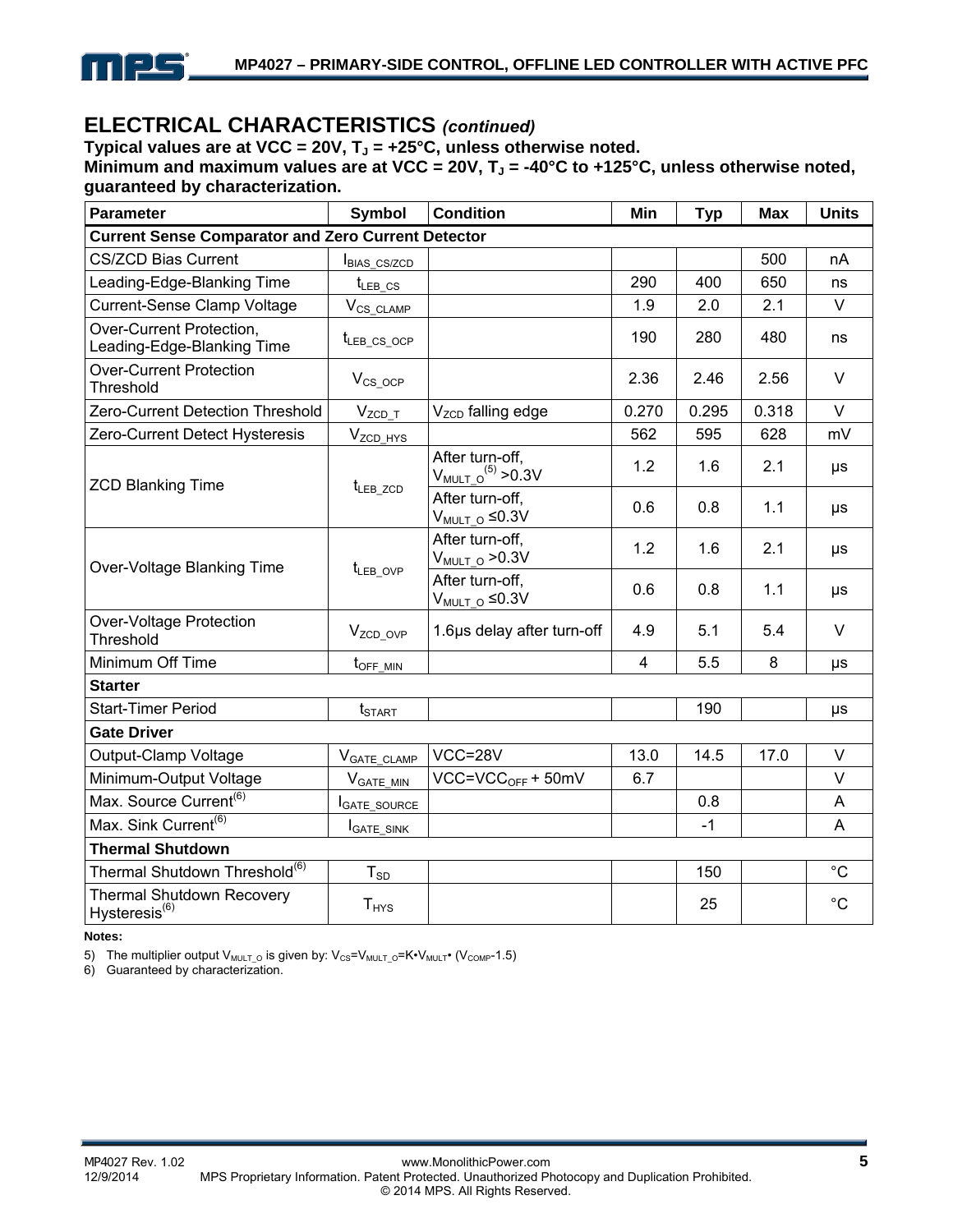# **TYPICAL PERFORMANCE CHARACTERISTICS**

<u> - J - </u>

 $V_{IN}$  = 90VAC to 264VAC, Isolated Flyback Converter, 6 LEDs in series,  $V_{OUT}$  = 20V,  $I_{LED}$ =350mA,  $T_A$ **= 25**°**C, unless otherwise noted.**



MP4027 Rev. 1.02 **6**<br>12/9/2014 MPS Proprietary Information. Patent Protected. Unauthorized Photocopy and Duplication Prohibited. MPS Proprietary Information. Patent Protected. Unauthorized Photocopy and Duplication Prohibited. © 2014 MPS. All Rights Reserved.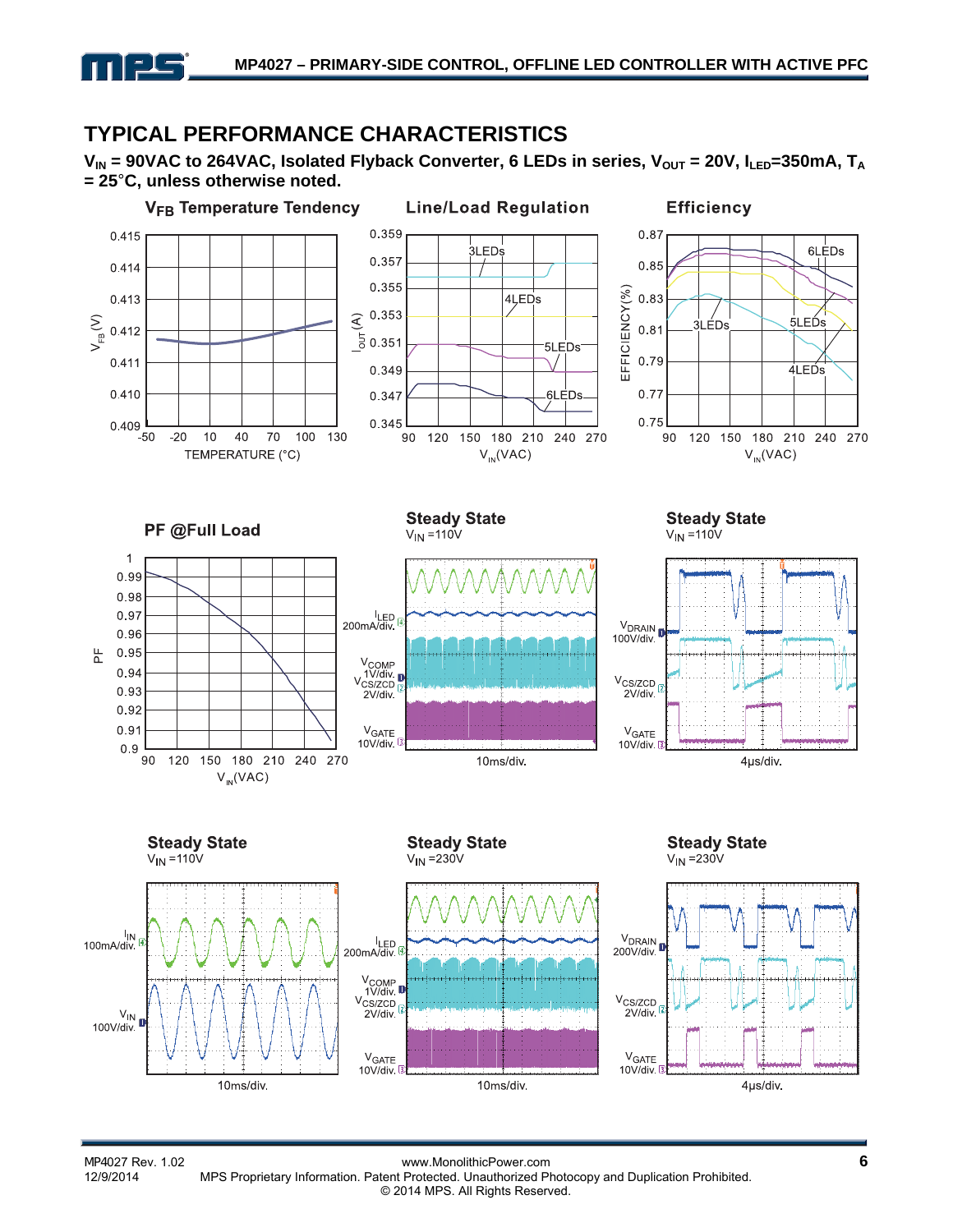

# **TYPICAL PERFORMANCE CHARACTERISTICS** *(continued)*

 $V_{IN}$  = 90VAC to 264VAC, Isolated Flyback Converter, 6 LEDs in series,  $V_{OUT}$  = 20V,  $I_{LED}$ =350mA,  $T_A$ **= 25**°**C, unless otherwise noted.**



MP4027 Rev. 1.02 www.MonolithicPower.com **7** MPS Proprietary Information. Patent Protected. Unauthorized Photocopy and Duplication Prohibited. © 2014 MPS. All Rights Reserved.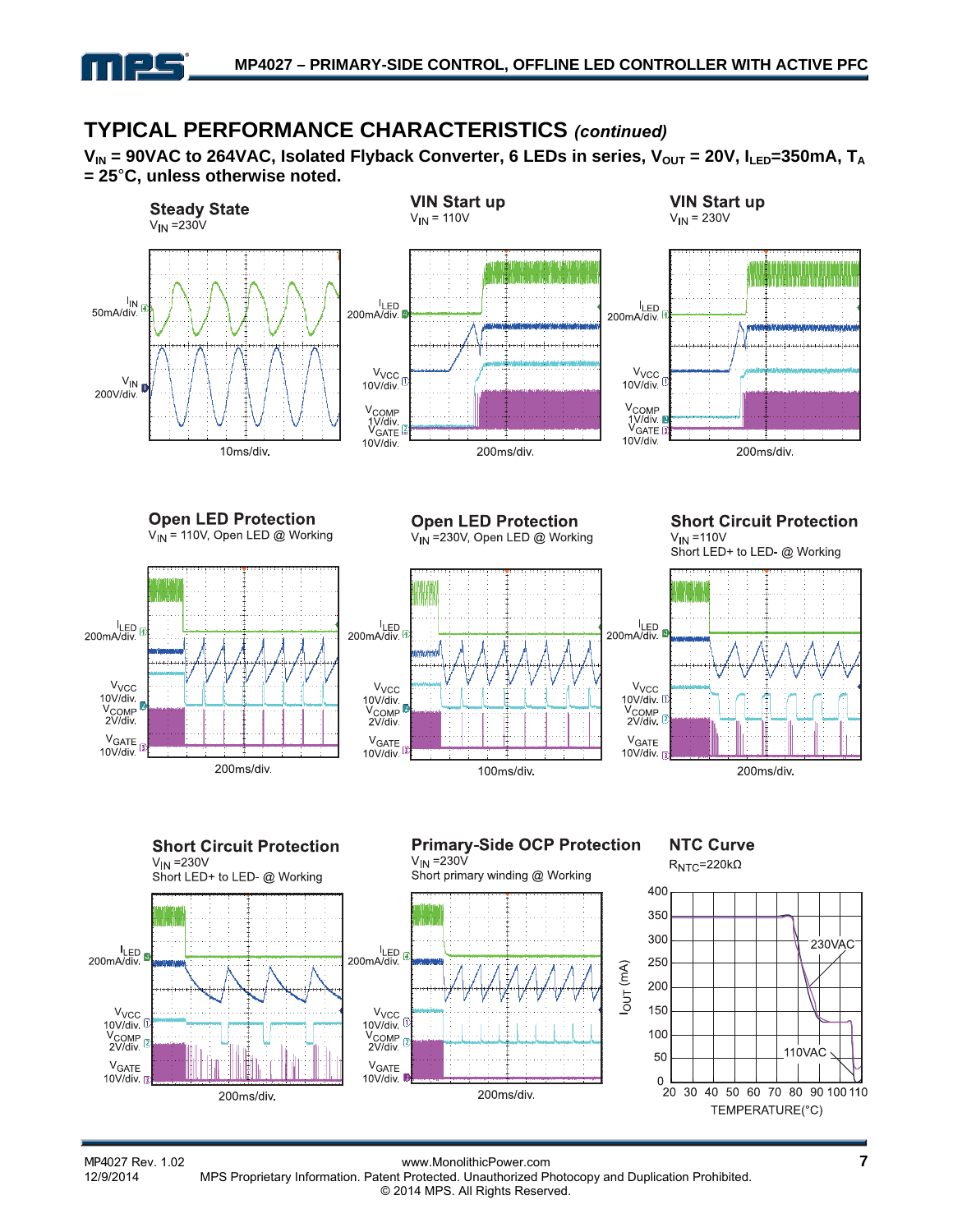

# **PIN FUNCTIONS**

| Pin#           | <b>Name</b> | <b>Description</b>                                                                                                                                                                                                                                                                                                                                                                                                                                                                                                                                                                                                                                                                                                                                                                                                                                                                                                                                                                                                                                                                                                                                                                                                                                                                                                                                                                                                    |
|----------------|-------------|-----------------------------------------------------------------------------------------------------------------------------------------------------------------------------------------------------------------------------------------------------------------------------------------------------------------------------------------------------------------------------------------------------------------------------------------------------------------------------------------------------------------------------------------------------------------------------------------------------------------------------------------------------------------------------------------------------------------------------------------------------------------------------------------------------------------------------------------------------------------------------------------------------------------------------------------------------------------------------------------------------------------------------------------------------------------------------------------------------------------------------------------------------------------------------------------------------------------------------------------------------------------------------------------------------------------------------------------------------------------------------------------------------------------------|
| 1              | <b>VCC</b>  | <b>Power Supply Input.</b> Supply power for the control signals and driving high-current<br>MOSFET. Bypass to ground with an external bulk capacitor (typically 4.7µF).                                                                                                                                                                                                                                                                                                                                                                                                                                                                                                                                                                                                                                                                                                                                                                                                                                                                                                                                                                                                                                                                                                                                                                                                                                               |
| $\overline{2}$ | <b>MULT</b> | <b>Multiplier Input.</b> Connect to the tap of resistor divider between the rectified AC line and<br>GND. The half-wave sinusoid provides a reference signal for the internal-current-control<br>loop. MULT is used for brown-out protection detection.                                                                                                                                                                                                                                                                                                                                                                                                                                                                                                                                                                                                                                                                                                                                                                                                                                                                                                                                                                                                                                                                                                                                                               |
| $\mathbf{3}$   | <b>NTC</b>  | LED Temperature Protection. Connect an NTC resistor from this pin to GND can reduce<br>the output current to protect the LED when ambient temperature rising high. Apply an<br>external PWM signal on this pin can dim the LED with PWM mode.<br>A 2.2nF to 4.7nF ceramic cap is recommended to connect from NTC to GND to bypass<br>the high frequency noise when activate temperature protection. For PWM dimming, the<br>cap can be removed.                                                                                                                                                                                                                                                                                                                                                                                                                                                                                                                                                                                                                                                                                                                                                                                                                                                                                                                                                                       |
| 4              | <b>COMP</b> | Loop Compensation Input. Connect a compensation network to stabilize the LED driver<br>and maintain an accurate LED current.                                                                                                                                                                                                                                                                                                                                                                                                                                                                                                                                                                                                                                                                                                                                                                                                                                                                                                                                                                                                                                                                                                                                                                                                                                                                                          |
| 5              | <b>GND</b>  | Ground. Current return for the control signal and the gate-drive signal.                                                                                                                                                                                                                                                                                                                                                                                                                                                                                                                                                                                                                                                                                                                                                                                                                                                                                                                                                                                                                                                                                                                                                                                                                                                                                                                                              |
| 6              | <b>FB</b>   | Feedback Input. If the accurate LED current is needed, connect this pin to the LED-<br>current-sensing resistor.                                                                                                                                                                                                                                                                                                                                                                                                                                                                                                                                                                                                                                                                                                                                                                                                                                                                                                                                                                                                                                                                                                                                                                                                                                                                                                      |
| $\overline{7}$ | CS/ZCD      | Current-Sense and Zero-Current Detection. This is a MPS proprietary dual function pin.<br>When the gate driver turns on, CS/ZCD senses the MOSFET current. The difference<br>between the sensed voltage and the internal sinusoidal-current-reference determines<br>when the MOSFET turns off.<br>When the gate driver turns off, the zero crossing (after blanking time) triggers GATE turn-<br>on signal. Connect CS/ZCD to a resistor divider through a diode between the auxiliary<br>winding and GND.<br>Output over-voltage condition is detected through ZCD. During every turn-off interval, if<br>the ZCD voltage exceeds the over-voltage protection threshold, after the 1.6µs<br>( $V_{\text{MULTO}}$ >0.3V) or 0.8µs ( $V_{\text{MULTO}}$ $\leq$ 0.3V) blanking time, over-voltage protection is triggered<br>and the system stops switching until auto-restart.<br>CS/ZCD is used for primary-side over-current protection. If the sensing voltage reaches<br>2.46V (after blanking time), the primary-side over-current protection is triggered and the<br>system stops switching until auto-restart.<br>A 10pF ceramic cap is recommended to connect CS/ZCD to GND to bypass the high-<br>frequency noise. In order to reduce RC delay influence on the accuracy of the current-<br>sensing signal, a 1k $\Omega$ down-side resistance (R <sub>ZCD2</sub> in Figure 7) from CS/ZCD is<br>recommended. |
| 8              | <b>GATE</b> | Gate Drive Output. This totem-pole output stage can drive a high-power MOSFET with a<br>peak current of 0.8A source and 1A sink. The high-voltage limit is clamped to 14.5V to<br>avoid excessive gate-drive voltage. The drive-voltage is higher than 6.7V to guarantee a<br>sufficient drive capacity.                                                                                                                                                                                                                                                                                                                                                                                                                                                                                                                                                                                                                                                                                                                                                                                                                                                                                                                                                                                                                                                                                                              |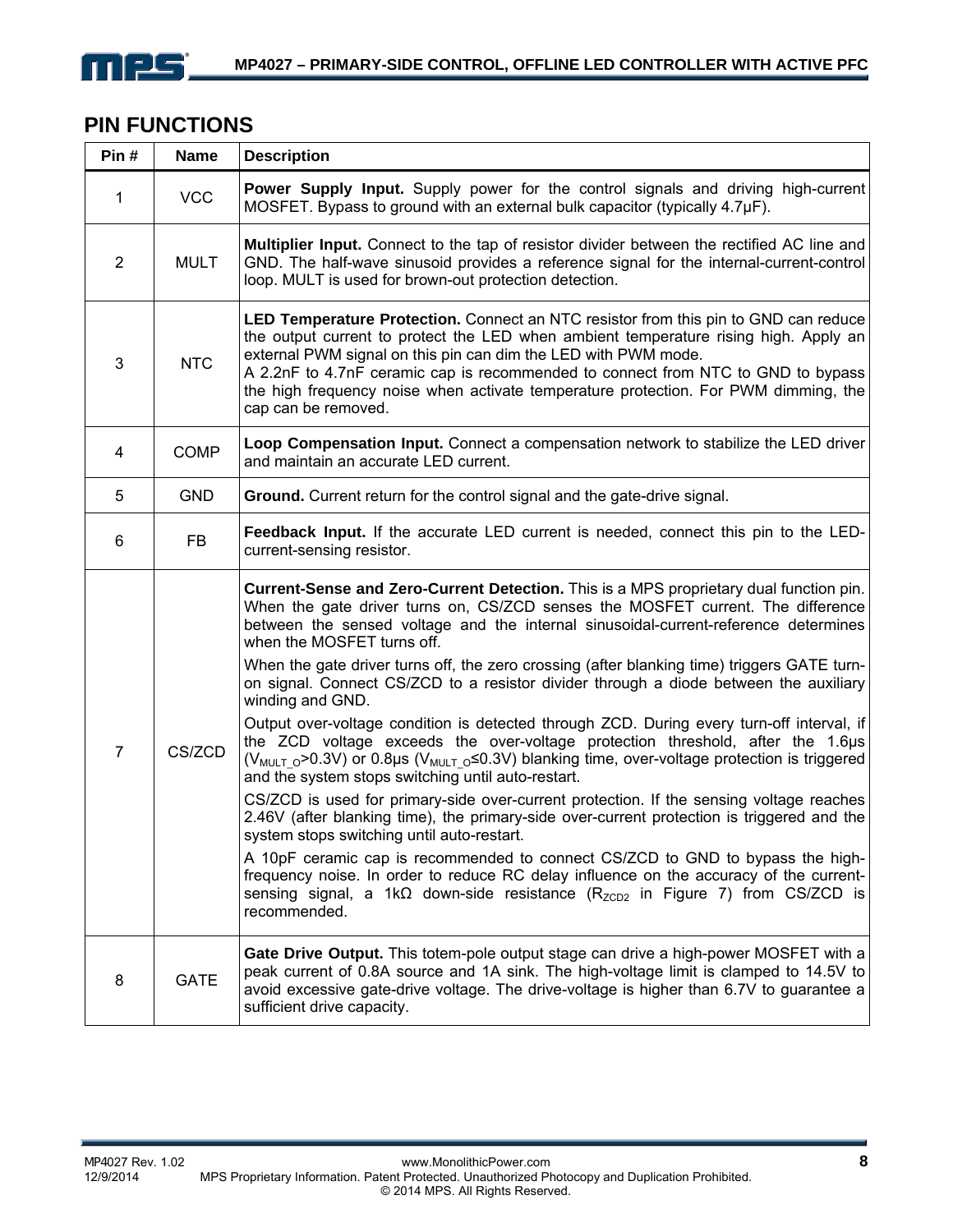

## **FUNCTION DIAGRAM**



**Figure 1: MP4027 Function Block Diagram**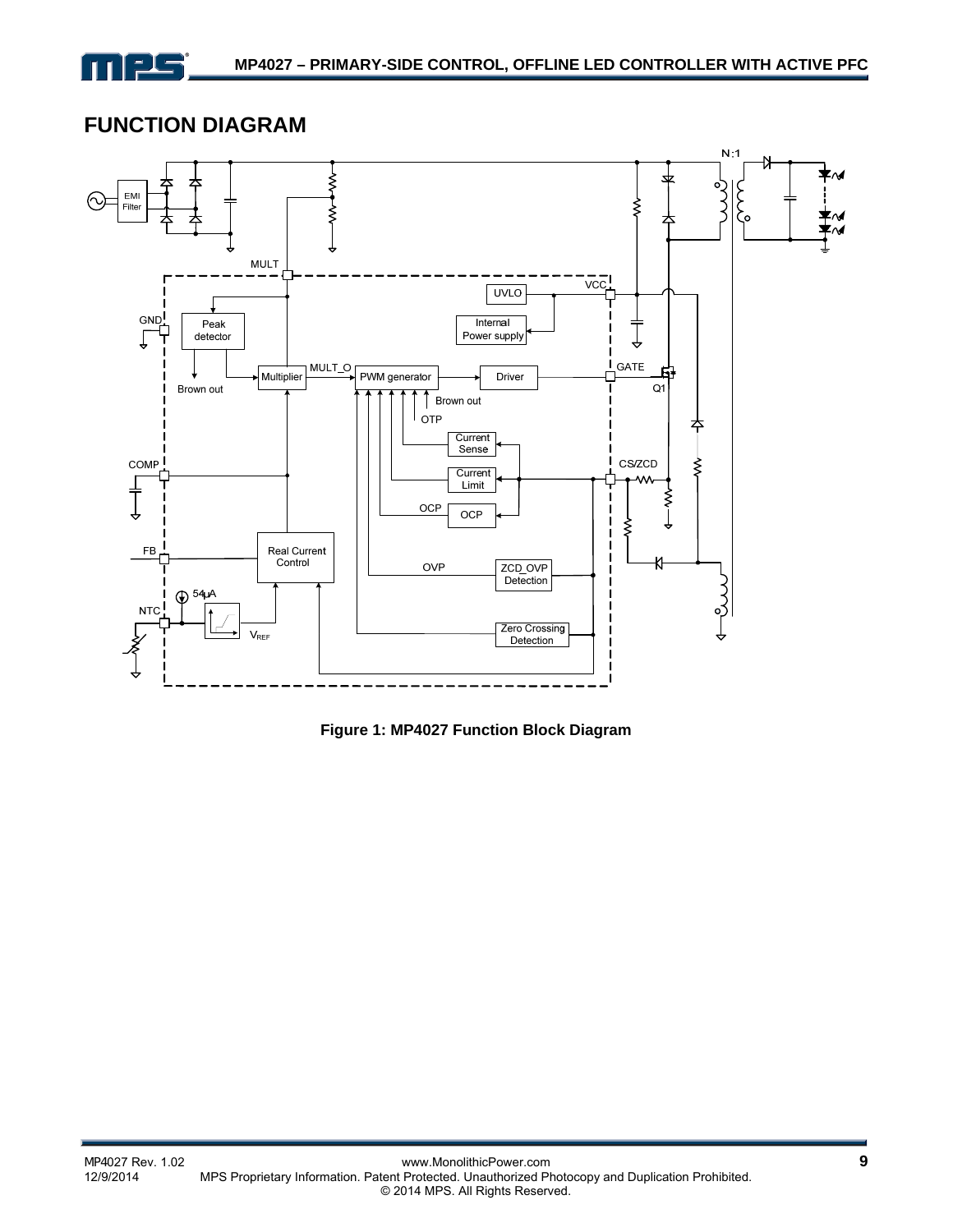

## **OPERATION**

The MP4027 is a primary-side control, offline LED controller. It incorporates all the features of high-performance LED lighting. The LED current is controlled accurately with the realcurrent control method from primary-side information. Active power factor correction (PFC) eliminates unwanted harmonic noise on the AC line. The rich protection features achieve high safety and reliability in real application.

### **Start Up**

Initially, the VCC cap is charged by the start-up resistor from the AC line. When VCC reaches 25.5V, the control logic activates and the gate driver signal begins to switch; the power supply is taken over by the auxiliary winding.

The chip shuts down when VCC drops below 9.5V.

The high hysteretic voltage allows for a small VCC capacitor (typically 4.7μF) to shorten the start-up time.

### **Valley Switching Mode**

During the external MOSFET ON-time  $(t_{ON})$ , the rectified-input voltage  $(V_{\text{BUS}})$  charges the primary-side inductor  $(L_P)$  causing the primaryside current ( $I_{PR1}$ ) to increase linearly from zero to peak value  $(I_{PK})$ . When the MOSFET turns off, the energy stored in the inductor is transferred to the secondary-side, which activates the secondary-side diode to power the load. The secondary current  $(I<sub>SEC</sub>)$  decreases linearly from its peak value to zero. When the secondary current decreases to zero, the MOSFET drainsource voltage starts oscillating, which is caused by the primary-side magnetizing inductance and parasitic capacitances—the voltage ring also is reflected on the auxiliary winding (see Figure 2). To improve primarycontrol precision, the chip monitors when ZCD voltage falls to zero twice before the next switching period. The zero-current detector from CS/ZCD generates GATE turn-on signal when the ZCD voltage falls below 0.295V the second time (see Figure 3).

This virtually eliminates switch turn-on loss and diode reverse-recovery losses, ensuring high efficiency and low EMI noise.



**Figure 2: Valley Switching Mode** 



**Figure 3: Zero-Current Detector** 

### **Real-Current Control**

The proprietary real-current-control method allows the MP4027 to control the secondaryside LED current using primary-side information. The mean value of the output LED current is calculated approximately as:

$$
I_o \approx \frac{N \cdot V_{REF}}{2 \cdot R_s}
$$

 N—Turn ratio between primary side and secondary side;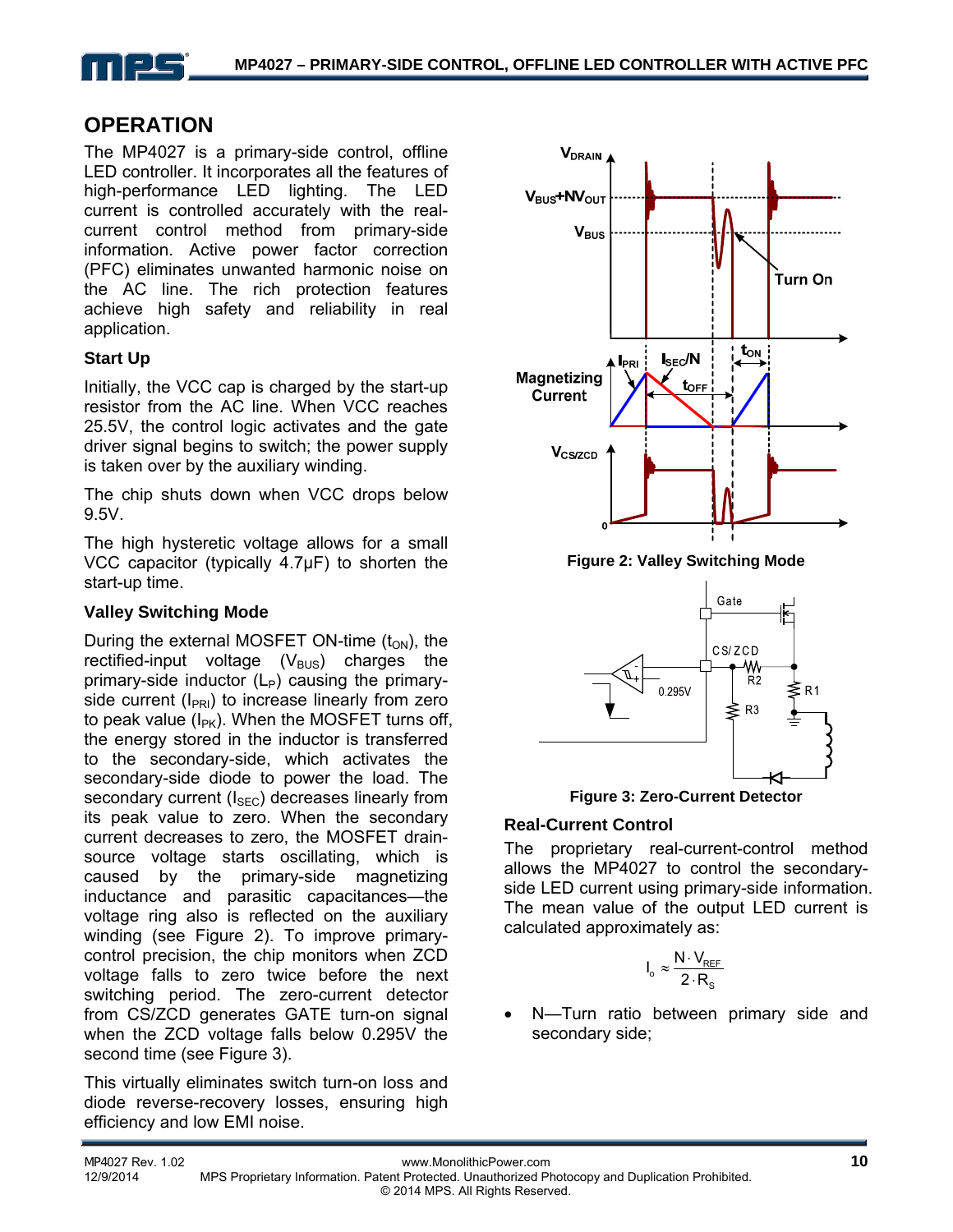

- $V_{REF}$ —The feedback reference voltage (typical 0.413V);
- $R_S$ —The sensing resistor connected between the MOSFET source and GND.

### **Power-Factor Correction (PFC)**

MULT is connected to a pull-up resistor from the rectified-instantaneous-line voltage; the multiplier output is sinusoidal. This signal sets the sinusoidal primary side peak current. This achieves a high power factor (PF).



**Figure 4: Power-Factor Correction** 

The maximum output voltage of the multiplier is clamped to 2.0V, setting the cycle-by-cycle current limit.

### **VCC Under-Voltage Lockout (UVLO)**

When the VCC voltage drops below the UVLO threshold 9.5V, the IC stops switching and shuts down; the operating current is very low under this condition. VCC is then charged by the external resistor from the AC line. Figure 5 shows the typical waveform of UVLO.



**Figure 5: VCC Under-Voltage Lockout**

### **Auto Starter**

The MP4027 integrates an auto-restart that begins timing when the MOSFET turns off. If ZCD fails to send a turn-on signal after 190µs, a turn-on signal is initiated. This avoids an

unnecessary IC shut down if ZCD misses detection.

### **Minimum Off Time**

The MP4027 operates with variable switching frequency. The frequency changes with the input instantaneous line voltage. To limit the maximum frequency and enhance EMI performance, the chip employs an internal minimum OFF-time of 5.5µs.

### **Leading-Edge Blanking (LEB)**

Internal leading-edge-blanking (LEB) is employed to prevent a switching pulse from terminating prematurely due to parasitic capacitance discharging when the MOSFET turns on. During the blanking time, the path from CS/ZCD to the current comparator input is blocked. Figure 6 shows the leading-edge blanking time. The LEB time of primary-side OCP detection is relatively short at 280ns.



**Figure 6: Leading-Edge Blanking** 

### **Output Over-Voltage Protection (OVP)**

Output over-voltage protection prevents component damage from over-voltage conditions. The auxiliary winding's positive plateau voltage is proportional to the output voltage; the OVP uses the auxiliary-winding voltage instead of directly monitoring the output voltage.

Figure 7 shows the OVP circuit. Once the ZCD voltage is higher than 5.1V and exceeds the OVP blanking time (during the gate turn-off interval), the OVP signal is latched, turning the gate driver off. When VCC drops below UVLO, the IC restarts.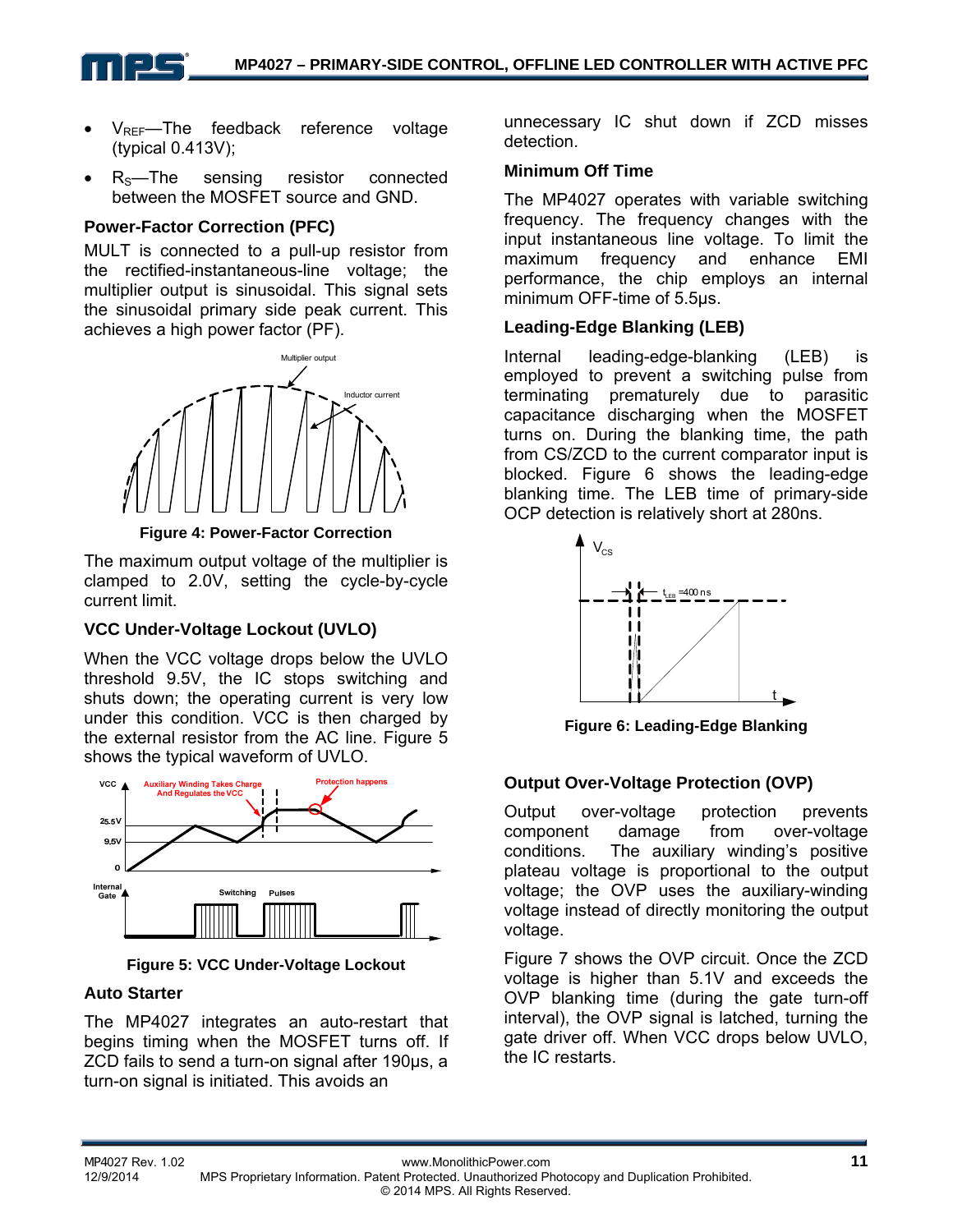The output OVP setting point is calculated as:

$$
V_{\text{OUT\_OVP}}\cdot \frac{N_{\text{AUX}}}{N_{\text{SEC}}}\cdot \frac{R_{\text{ZCD2}}}{R_{\text{ZCD1}}+R_{\text{ZCD2}}}=5.1V
$$

- $V_{\text{OUT OVP}}$ —The output over-voltage protection point;
- $N_{\text{AUX}}$  The auxiliary winding turns;
- $N<sub>SEC</sub>$  The secondary winding turns



**Figure 7: OVP Sampling Unit** 

To prevent a voltage spike from an OVP mistrigger, OVP sampling has a  $t_{LEB-OVP}$  blanking period, typically 1.6µs when  $V_{\text{MULTO}} > 0.3V$  and 0.8µs when  $V_{\text{MULT O}} \leq 0.3V$  (see Figure 8).



**Figure 8: ZCD Voltage and OVP Sampler** 

A current-limit resistor between the output of the auxiliary winding and the ZCD resistor divider also works as a suppresser to avoid an OVP mis-trigger.

### **Output Short-Circuit Protection (SCP)**

If an output short occurs, ZCD cannot detect the transformer's zero-current-crossing signal, so the 190μs auto-restart timer triggers the MOSFET's turn-on signal. The switching

frequency of the power circuit drops to about 5kHz and the output current is limited to its nominal current. The auxiliary-winding voltage drops to follow the secondary-winding voltage, VCC drops to less than the UVLO threshold, and then the system restarts. This sequence limits both the output power and IC temperature if an output short occurs.

### **Primary-Side Over-Current Protection (OCP)**

The primary-side over-current protection prevents device damage from excessive current, such as a primary winding short circuit. If the CS/ZCD voltage rises to 2.46V during the gate turn-on interval (see Figure 9), the primary-side over-current protection signal is latched, turning the gate driver off. When VCC drops below UVLO, the IC restarts.



**Figure 9: Primary-Side OCP Sampling Unit** 

### **Brown-Out Protection**

The MP4027 has brown-out protection; the internal peak detector detects the peak value of the rectified sinusoid waveform on MULT. If the peak value is less than the brown-out protection threshold, 0.298V for typically 42ms, MP4027 identifies this as a brown-out, dropping COMP to zero and disabling the power circuit. If the peak value exceeds 0.398V, the IC restarts and the COMP voltage rises again softly. This feature prevents the transformer and LED current from saturating during fast ON/OFF switching (see Figure 10).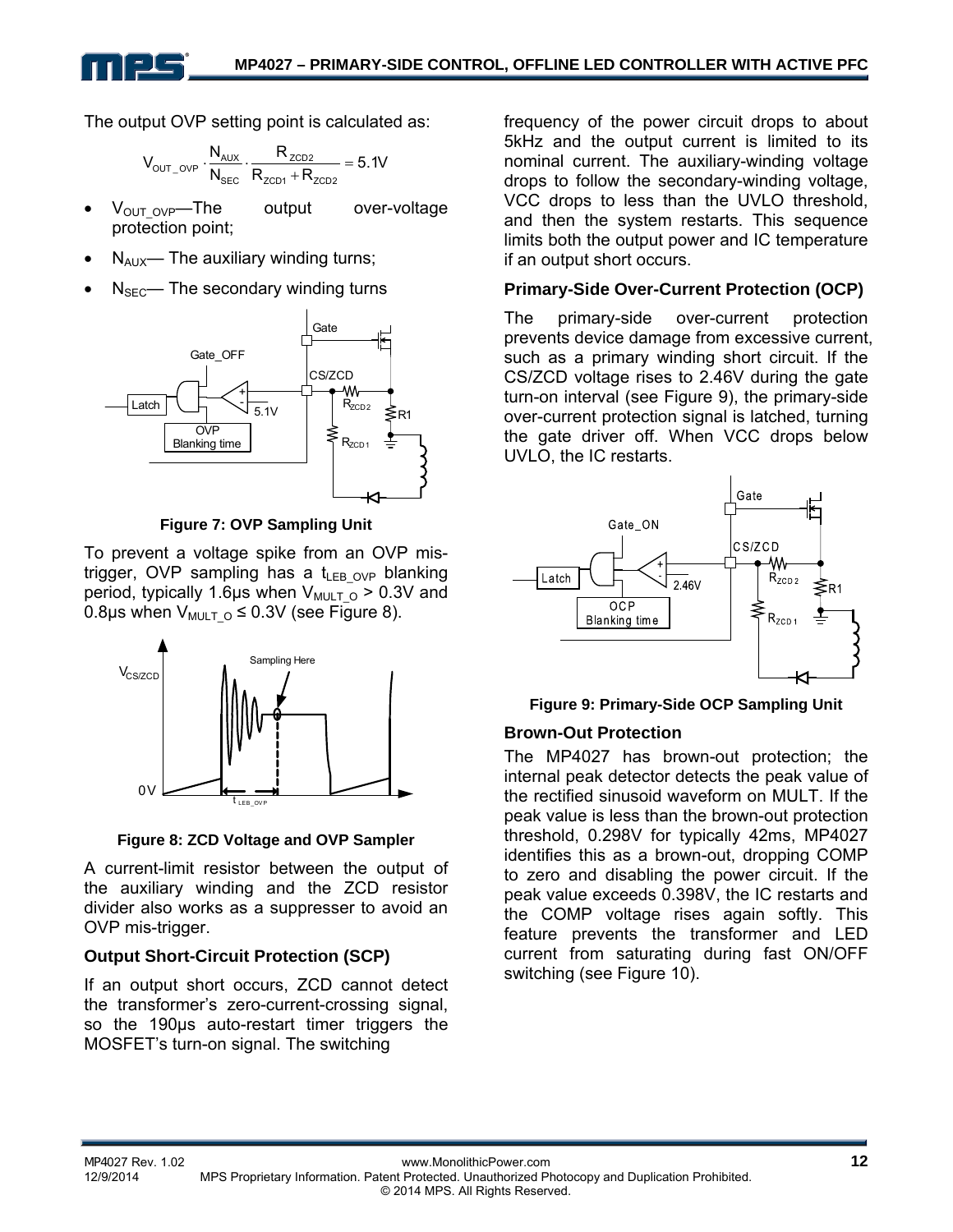



#### **NTC Thermal Protection**

The NTC provides LED thermal protection. A NTC resistor to monitor the LED temperature can be connected to this pin directly. The internal pull-up resistor generates a corresponding voltage on the external NTC resistor, and the LED current changes as NTC voltage changes. Figure 11 shows the NTC curve.



**Figure 11: NTC Curve** 

If the NTC voltage drops below  $V_{SD,NTC}$ , the LED current drops to minimum output, the minimum output current is determined by gate minimum on time. (equal to 400ns LEB time)

#### **PWM Dimming**

The MP4027 can accept direct PWM dimming signal. Applying a PWM signal (>200Hz) on NTC pin can achieve dimming performance.

Following the NTC curve of Figure 11, if the high level of the PWM signal is higher than  $V_{H,NTC}$ , the internal reference voltage  $V_{RFF}$  is full scale. And if the low level of the PWM signal is lower than  $V_{SD,NTC}$ , the internal reference voltage  $V_{REF}$  is at the minimal value. Then the internal reference voltage of EA can be modulated as the external PWM dimming signal to capture the duty cycle information.



#### **Figure 12: PWM Dimming**

With large COMP cap, the loop response is slow. As long as the PWM frequency is higher than 200Hz, the duty cycle information can be filtered and averaged by COMP. Then, by the close loop control, the output LED current linearly changes with dimming duty from maximum to minimum.

#### **IC Thermal Shut Down**

To prevent thermal damage to the system and IC, if internal temperatures exceed 150°C, the MP4027 stops switching and the IC is latched off until VCC drops below UVLO and restarts.

#### **Design Example**

For the design example, please refer to MPS application note AN076 for the detailed design procedure and information.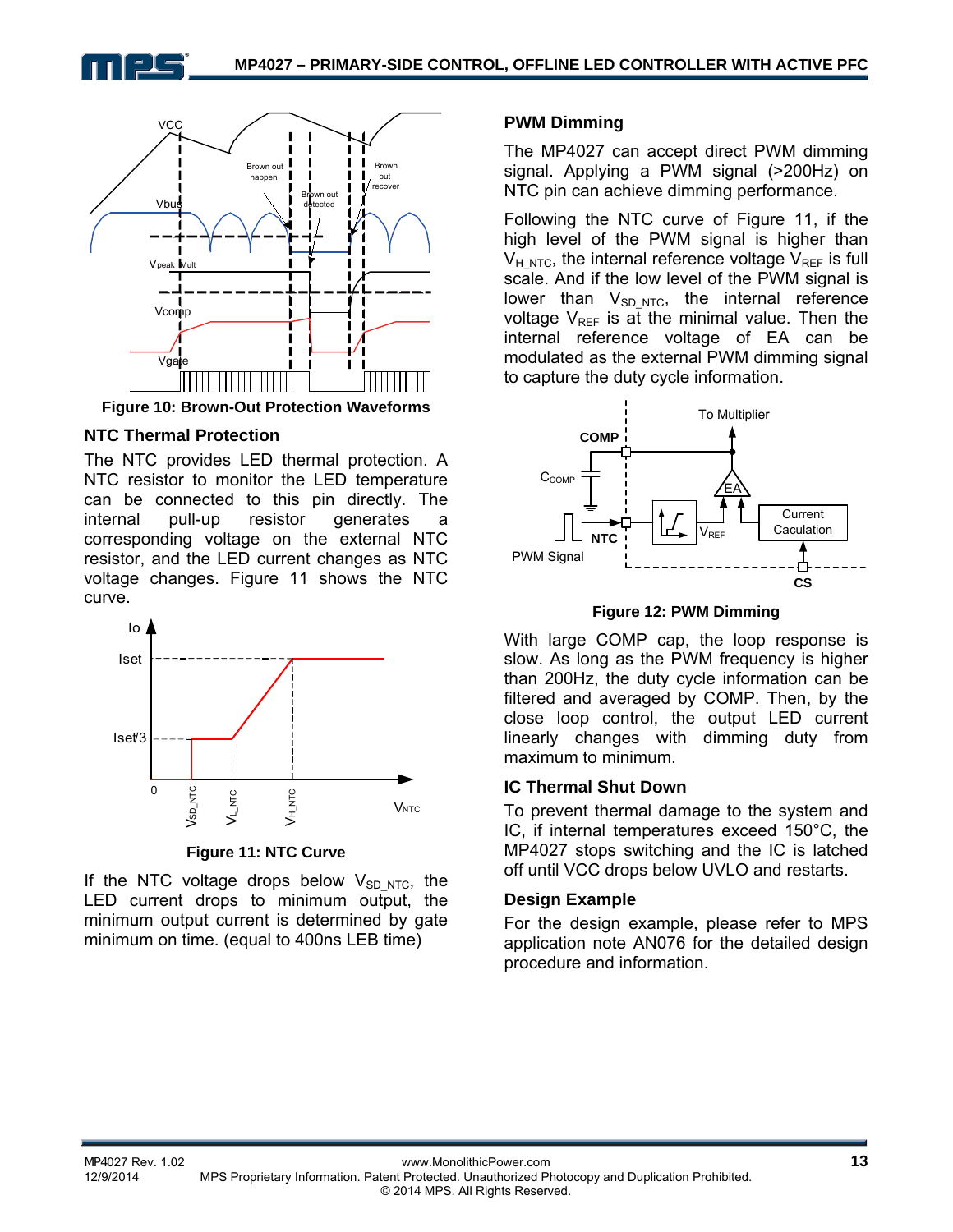

# **NON-ISOLATED APPLICATIONS**

Although isolated solutions can prevent electric shock from the grid when touching the load, they cause power loss and increase costs. Non-isolated solutions achieve higher efficiency and are highly cost-effective.

Generally, the flyback converter is used for offline, isolated applications. For the nonisolated applications, a low-side buck-boost topology is used. The MP4027 can operate in *both* offline isolated and non-isolated LEDlighting applications (see Figure 19).

### **Operation of Low-Side Buck-Boost**

The low-side buck-boost equates to a flyback converter with a 1:1 turn ratio transformer. As opposed to an isolated solution, there is not a separate primary and secondary winding, making a smaller core size. This saves cost and improves the efficiency of the driver.

#### **The Selection of FET & Rectifier Diode**

Since it is just an inductor for non-isolated solution, compared with isolated solution, at same output voltage, the power FET can be selected with lower voltage rating. But, oppositely, the voltage rating of rectifier diodes for output and aux-winding must be increased.

#### **Improvement of RF EMI**

C12 in Figure 19 is added for RF EMI improvement. The recommended value is from 10nF to 68nF with 630V rating.

#### **Improvement of PFC & THD**

The 1:1 ratio reduces the converter's duty cycle using the same specifications. Based on the PFC principle in an isolated solution, the converter's PF and THD drops. A non-isolated solution is suitable particularly for high-output voltage since the higher output voltage can extend the duty cycle to improve PF, THD and efficiency.

For a non-isolated solution with low-output voltage, the tapped inductor can be applied to improve the PF and THD.



#### **Figure 13: Tapped-Inductor for Low-Side Buck-Boost Solution**

Shown in Figure 13, the tapped-inductor includes two windings (N1 & N2) and a tap to connect the rectifier diode. When the power FET is turned on, the current goes through both of the windings. When the power FET is off, only N1 conducts the current through the rectifier diode. The stored energy of N2 is released by flux couple. The tapped inductor features a turn ratio similar to the transformer in an isolated solution.

The nominal turns ratio is

$$
n=\frac{N1+N2}{N1}>1
$$

The duty cycle of the converter is extended by the tapped inductor, which makes the improved PF and THD available.

Like the transformer, the snubber is necessary to clamp the voltage spike.

However, the non-dimmable solution usually needs to cover the universal input range. The input range is very wide, from 85VAC to 264VAC. MULT is used to detect the inputvoltage signal, but the resistor divider of MULT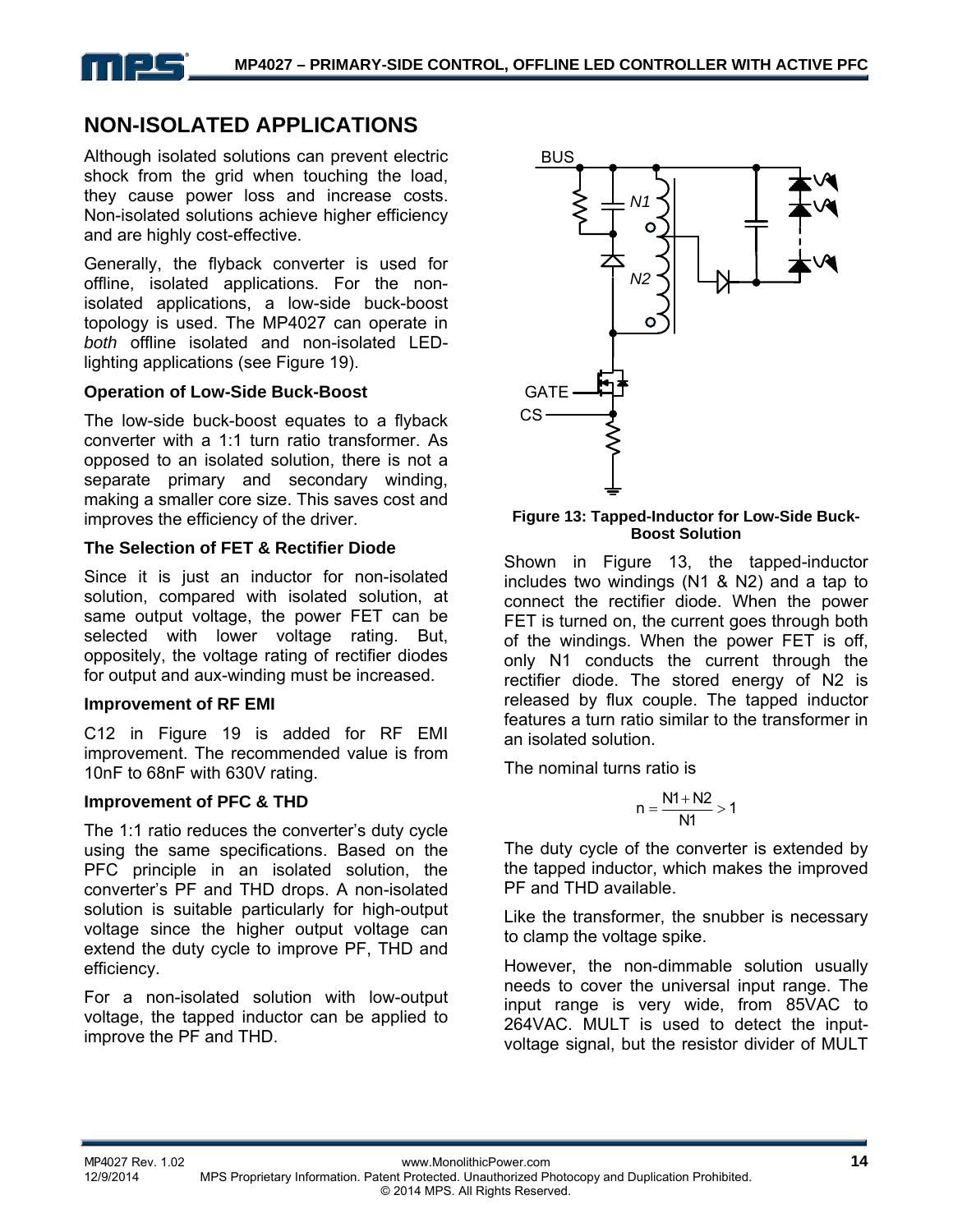is fixed. At high-line input, the signal for MULT is very low, which results in an adverse affect on the internal multiplier sampling; this affects the PFC performance.

Figure 14 shows an improved circuitry on the MULT resistor divider; this adjusts the ratio of the divider to enhance THD.



**Figure 14: THD Improved Circuitry** 

The ZD1 is a HV Zener diode. The common voltage rating is from 80V to 130V.

At low-line input, ZD1 does not conduct. The MULT signal is:

$$
V_{\text{MULT}} = V_{\text{BUS}} \times \frac{R_{\text{MULT2}}}{R_{\text{MULT1}} + R_{\text{MULT2}}}
$$

When the input voltage rises above ZD1 threshold,  $R_{MULT3}$  is paralleled with  $R_{MULT1}$  to increase the ratio of the divider; this raises the MULT signal.



**Figure 15: The MULT Signal with THD Improved Circuitry**

As shown in Figure 15, after adding the THD improved circuitry, the MULT voltage rises. The input current at the top of BUS is increased while the input current at the zero-crossing is reduced. This results in the input current becoming more sinusoidal, improving THD.

### **Operation of High-Side Buck/Buck-Boost**

The MP4027 features FB pin, which is used to receive the feedback signal of LED current directly. So, the MP4027 can be designed in high-side Buck or Buck-Boost application to achieve excellent LED current accuracy regulation, especially for very high load regulation requirement.

Figure 20 is a 7.2W high-side Buck solution.

High-side Buck solution can achieve higher efficiency. But the system just works @  $V_{\text{IN}}$  $V_{\text{OUT}}$  based on step-down converter's operation. But the input voltage of PFC solution is a sinusoid wave. When  $V_{\text{IN}} < V_{\text{OUT}}$ , the gate keeps ON and  $V_{\text{OUT}}$  drops, so the solution is suitable for the low  $V_{OUT}$  application (relative to input voltage). And since the system is out of control at zero-crossing, it has adverse effect on THD.

High-side Buck-boost's operation is similar as low-side Buck-boost. With LED current sample, it can cover very wide output voltage range, like up to 100V voltage difference.

### **Layout Considerations of High-Side Solution**

Since GND is not connected on a stable point but on switching for high-side solution, the noise impact is serious. Good layout is very important for high-side solution's stable operation.

The external feedback resistors should be placed next to the FB pin. And the switching loop is sensitive to noise, so the switch node traces should be short and away from the feedback network. The switching loop includes input/output caps, MOS & rectifier diode.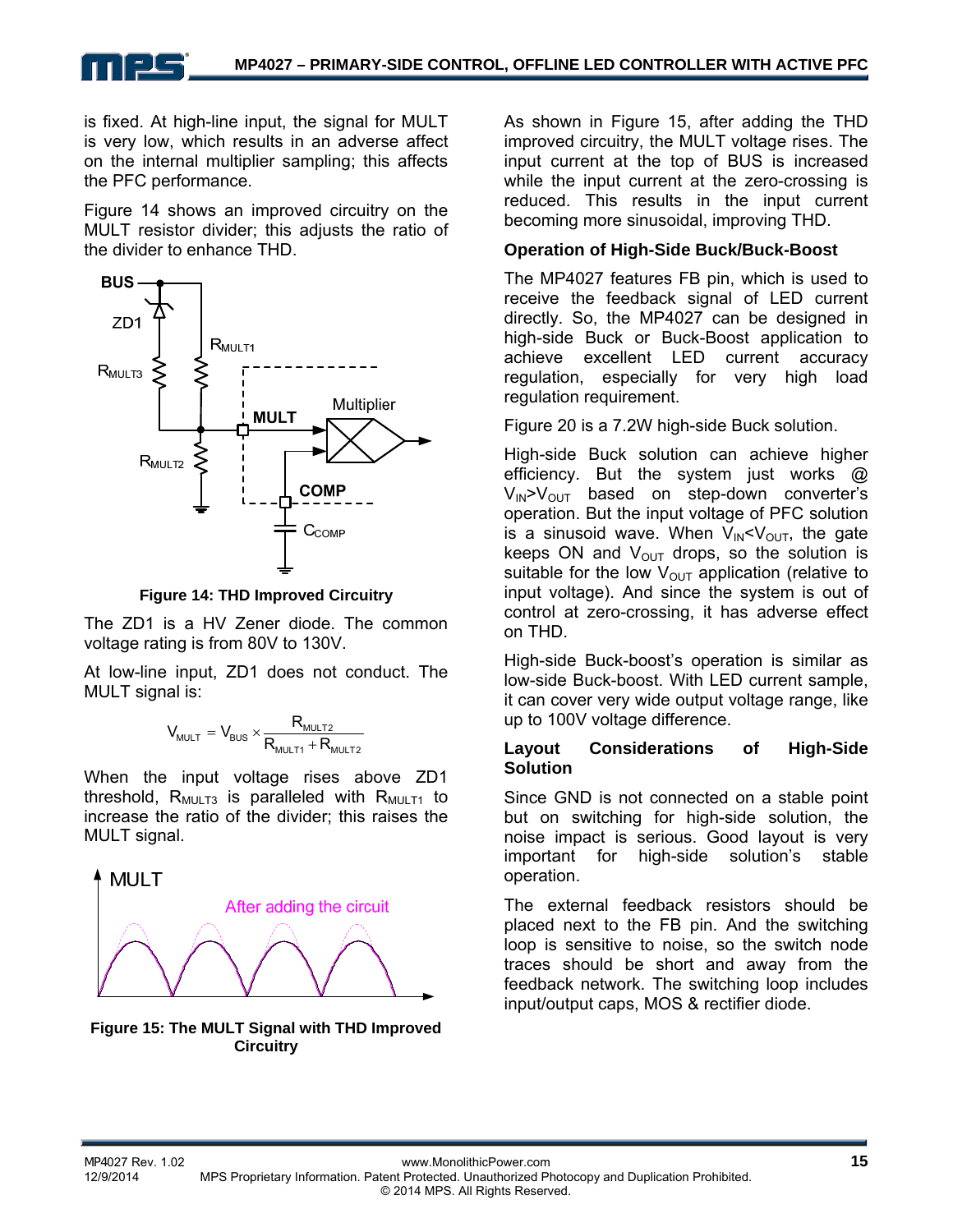



**Figure 16: The Switching Loop of High-Side Buck**



**Figure 17: The Switching Loop of High-Side Buck-Boost**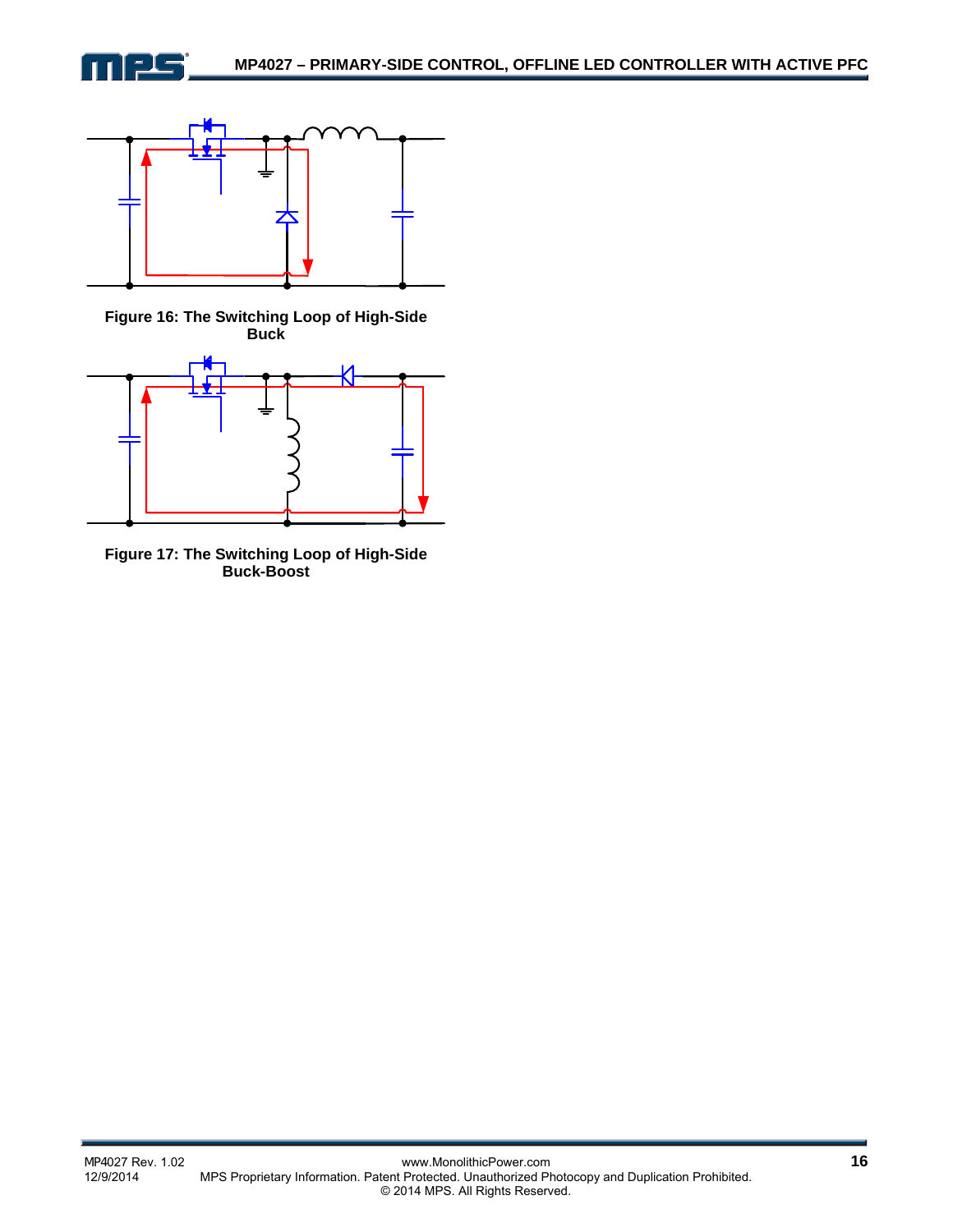

# **TYPICAL APPLICATION CIRCUITS**



Figure 18: A19 Bulb Driver, 90-265VAC Input, Isolated Flyback Converter, V<sub>o</sub> =20V, I<sub>LED</sub>=350mA **EVB Model: EV4027-J-00A** 



Figure 19: T8 Driver, 85-265VAC Input, Low-side Buck-boost Converter, V<sub>o</sub> =36V, I<sub>LED</sub>=500mA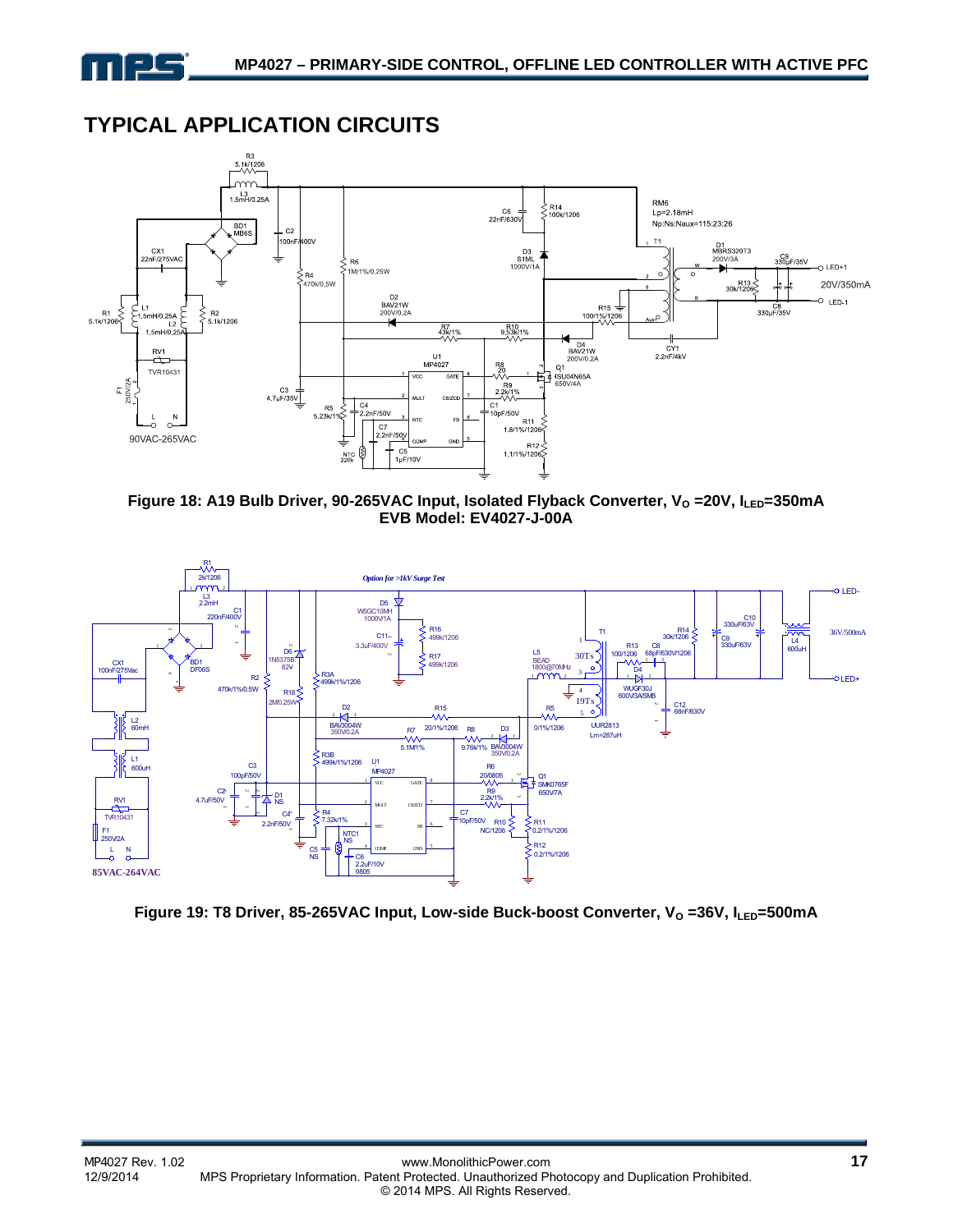



# **TYPICAL APPLICATION CIRCUITS** *(continued)*





Figure 21: 4W Candle Bulb Driver, 90-132VAC Input, Low-Side Buck-Boost Converter, V<sub>o</sub> =23V, **ILED=180mA. No PFC requirement, so the input cap is larger than PFC solution, and small output cap can meet the output current ripple requirement**